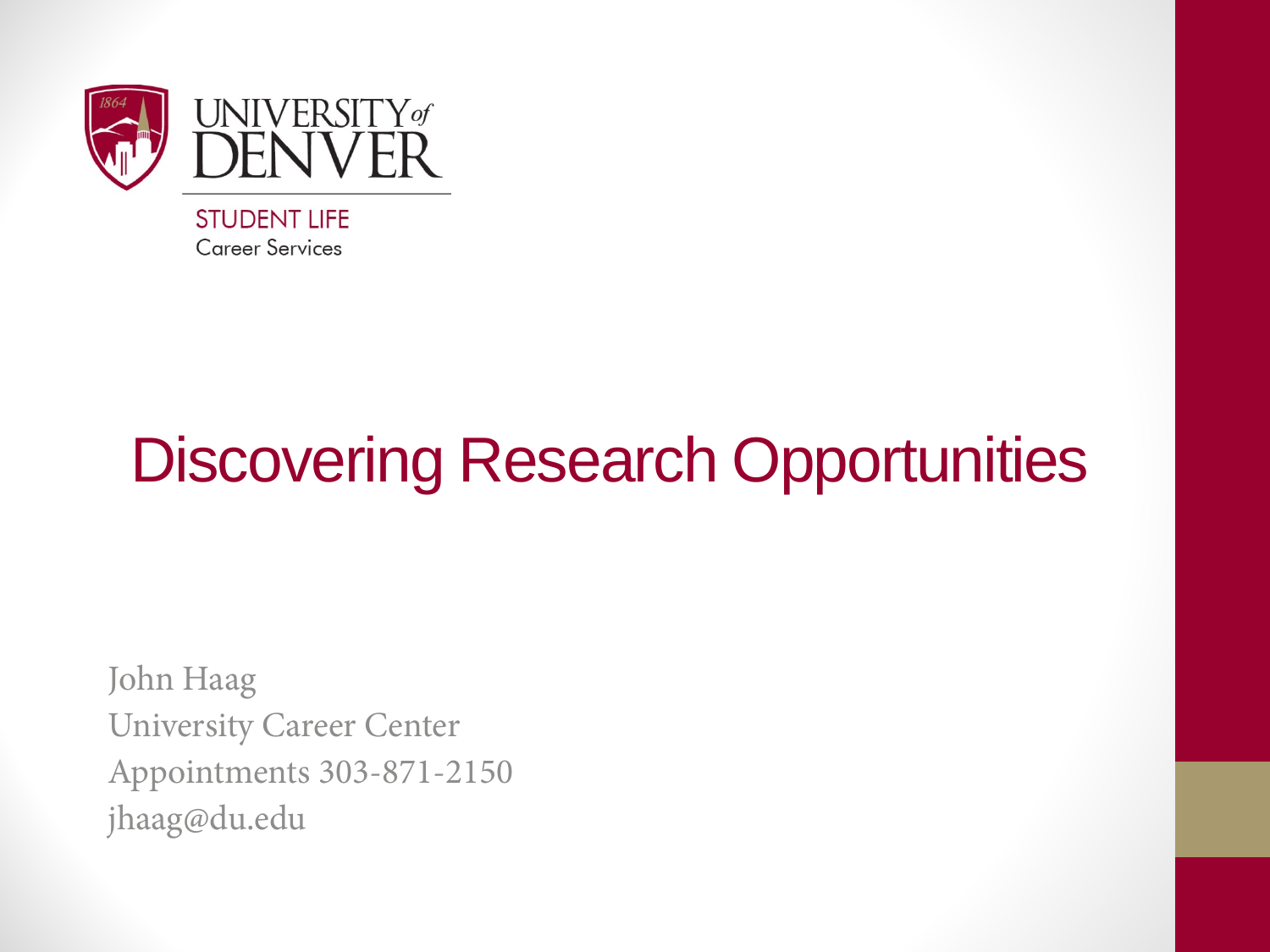# Agenda

**Two steps to obtaining a research internship or job**

- **Part 1: Finding positions**
	- **Existing listings (reactive - apply to positions that are posted)**
	- **Propose an internship (pro-active – create your position)**
- **Part 2: Successfully applying for them**:
	- Resume, cover letter, networking and interview prep
	- Understand skills employers seek & identify yours
	- LinkedIn promote yourself! Be able to be found!
	- Follow up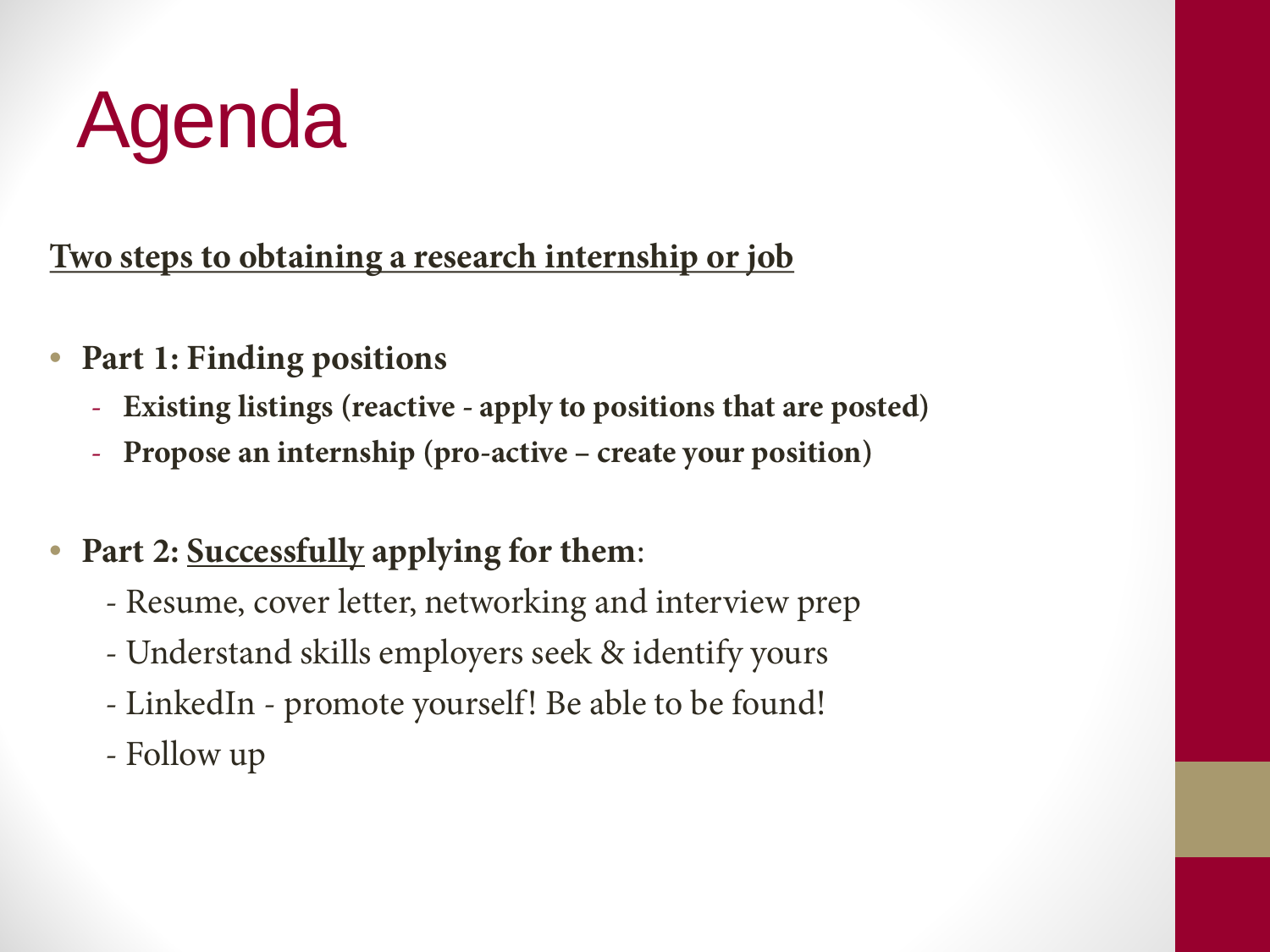### Finding existing listings (reactive)

**Google:** Search using these terms. Try various combinations along with the words '*research internship*': biology, biochemistry, molecular biology, molecular biology lab, clinical, pre-health, summer scholar, undergraduate, etc. – try including the state or country

**[DU databases](http://www.du.edu/career)**: Pioneer Careers & UCAN

**[DU Job sites shown on website](http://www.du.edu/career/jobs_internships/jobsearch.html)**:

**[LinkedIn](http://www.linkedin.com/)**: 'Jobs' section. Also search using the search terms listed above.

**DU faculty:** ask if they have leads or ideas

**Network w/ alums**: LinkedIn - 'Find Alumni' option in 'Connections' section. Tips 1. Best Way to Network with Alumni on LinkedIn

2. [Start Mapping Your Career With LinkedIn Alumni](http://blog.linkedin.com/2013/01/30/start-mapping-your-career-with-linkedin-alumni/)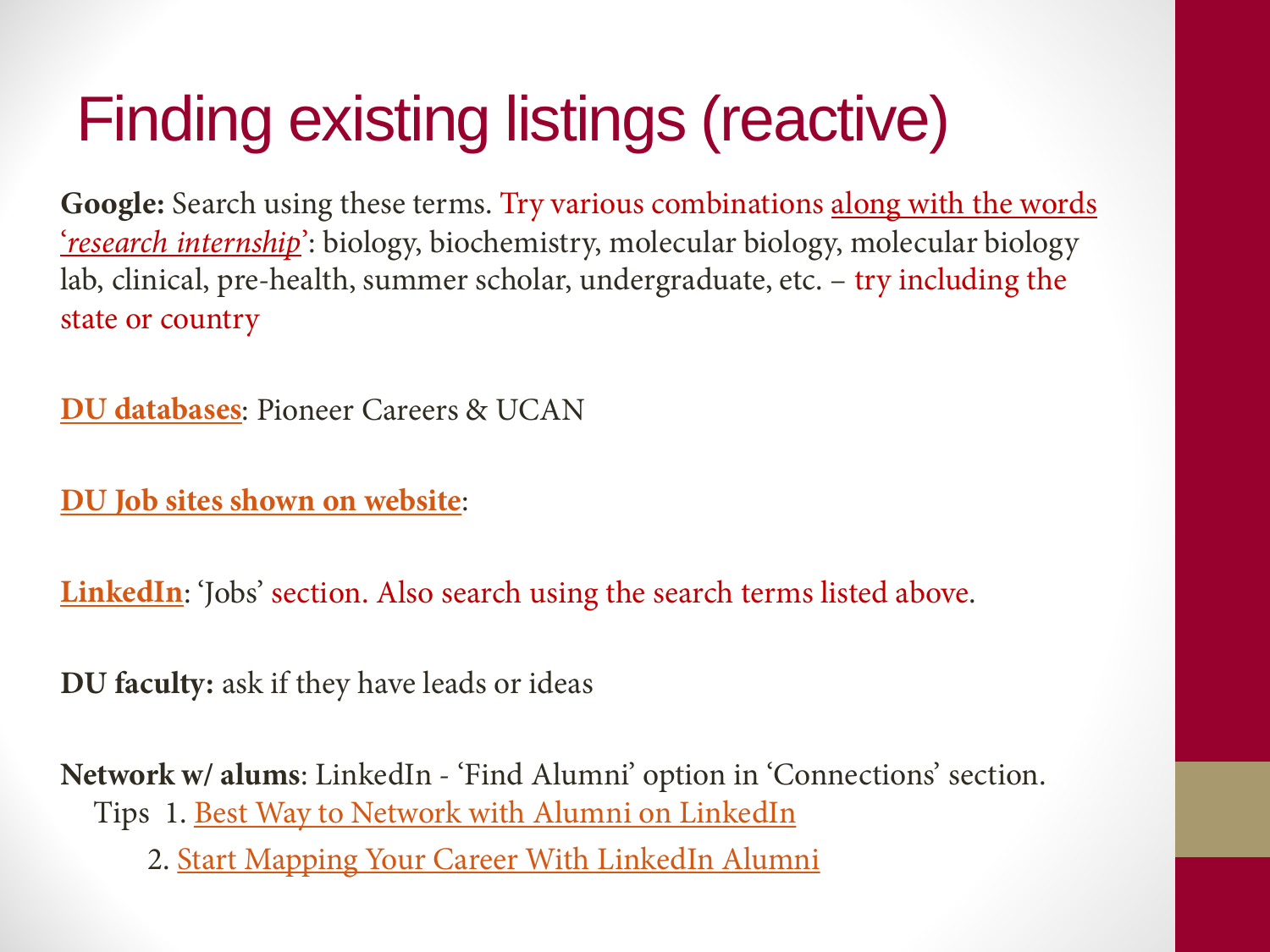### Proposing an internship (pro-active)

Requires more effort

Eliminates competition

Demonstrates initiative and maturity

- Be specific what would you like to do?
- What are your qualifications? Education, experience, character traits.
- Organization name or type of organization
- Location(s)
- Key contact person
- Resume listing all information relevant to the employer
- Cover letter promoting how you can be of benefit
- Recommendations from supervisors/professors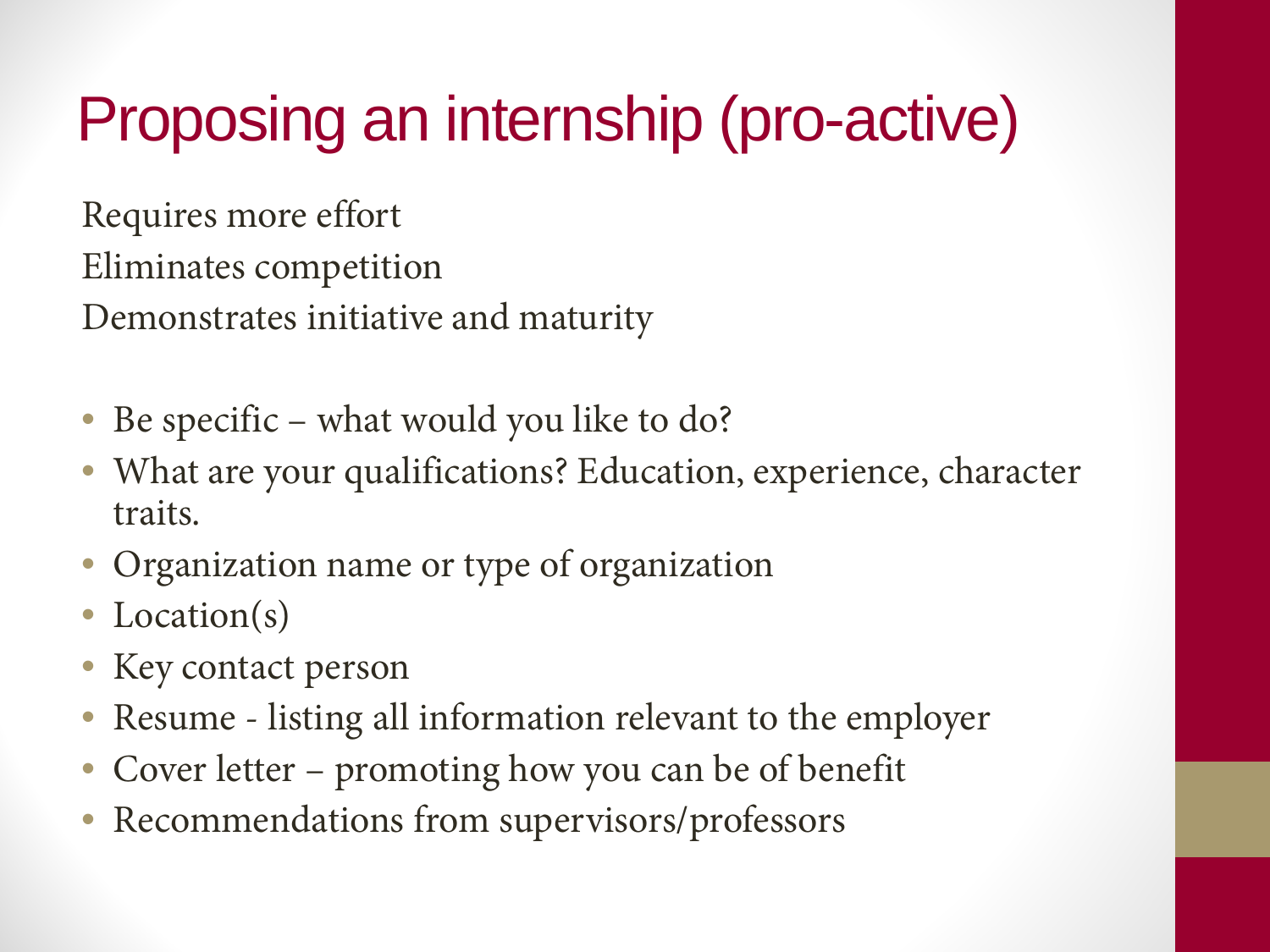# Skills Employers Seek

#### **Top Skills/Qualities Employers Value:**

- Ability to make decisions & solve problems
- Ability to communicate w/ people inside & outside the organization
- Ability to obtain and process information
- Ability to plan, organize and prioritize work
- Ability to analyze quantitative data
- Technical knowledge related to the job
- Proficiency with computer software programs
- Ability to create and/or edit written reports
- Ability to sell or influence others
- Detailed/accurate
- Collaboration/team work

Source: National Association of Colleges and Employers, 2014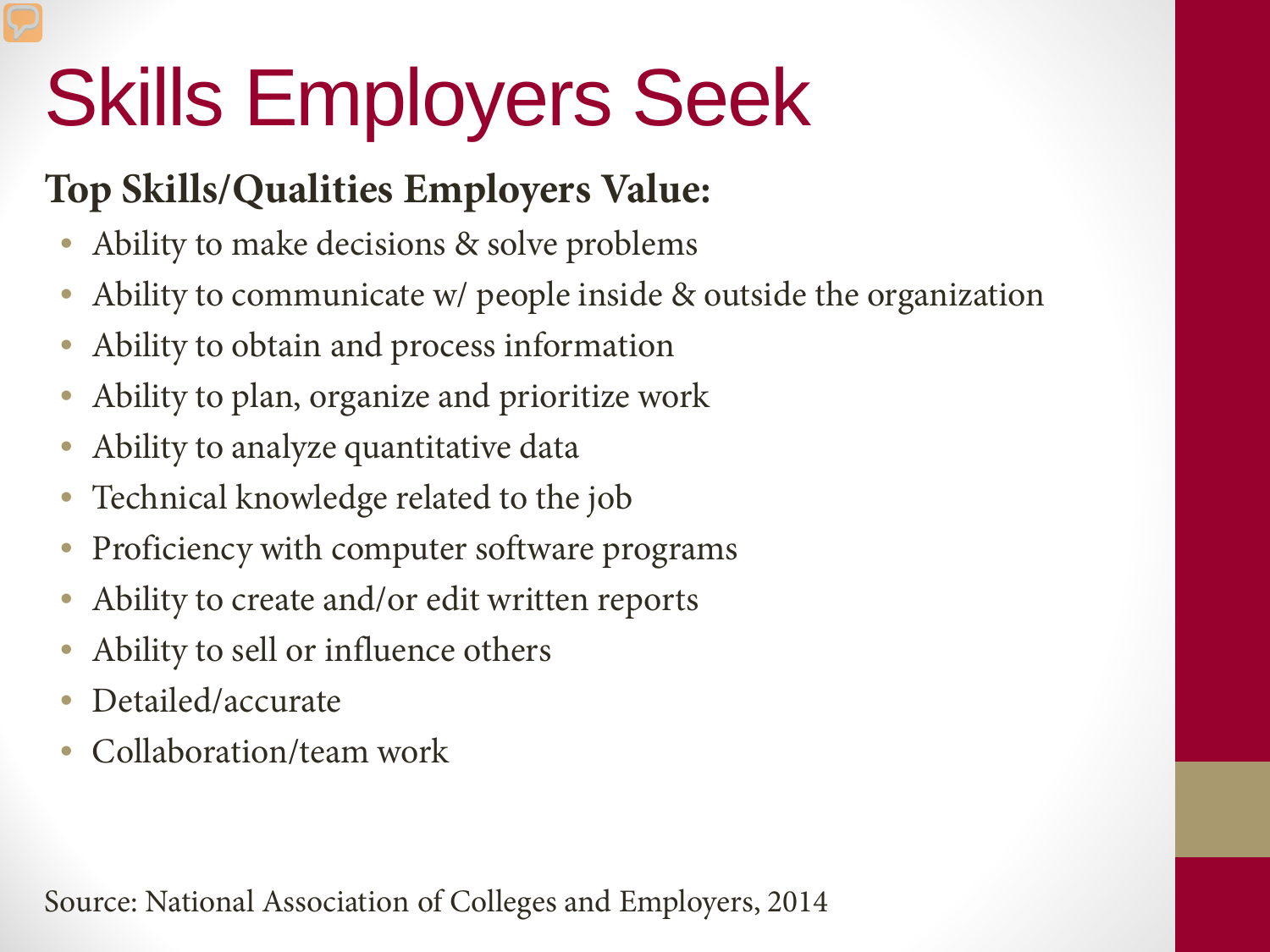- **[D](http://www.du.edu/urc/)U - [Opportunities for Undergraduate Research](http://www.du.edu/explore/researchandinnovation/undergraduateresearch.html)**
- **DU - [Undergraduate Research Center](http://www.du.edu/urc/)**
- Search LinkedIn and Google using these terms or search strings. Try various combinations<br>along with the words *research internship*: biology, biochemistry, molecular biology, molecular<br>biology *lab*, clinical, pre-health country
- [•](https://www.linkedin.com/groups/Science-Jobs-2119455) **[LinkedIn Directory of Groups](https://www.linkedin.com/directory/groups/)** [E](https://www.linkedin.com/directory/groups/)xample: [Science Jobs](https://www.linkedin.com/groups/Science-Jobs-2119455)
- LinkedIn Learning Webinars free. To help get started using your account or to learn more about LinkedIn features and functionalities, attend free online presentations. Register for any webinar listed below by clicking 24 hours in advance to receive the confirmation email containing instructions on how to join [y](https://linkedineducation.webex.com/linkedineducation/k2/j.php?MTID=tcd849983562c62f9a98676e5dd538233)our session.
- *[Creating an Online Presence on LinkedIn -](https://linkedineducation.webex.com/linkedineducation/k2/j.php?MTID=tcd849983562c62f9a98676e5dd538233) [Part I](https://linkedineducation.webex.com/linkedineducation/k2/j.php?MTID=tcd849983562c62f9a98676e5dd538233)* Thursdays 11:30 a.m. CST or <u>view a pre-</u> [recorded session](https://www.youtube.com/watch?v=BYLa-s2v7gk)
- *[Engaging With Your LinkedIn Network -](https://linkedineducation.webex.com/linkedineducation/k2/j.php?MTID=tc48560ee99f595162a82a331b951c6c8) [Part II](https://linkedineducation.webex.com/linkedineducation/k2/j.php?MTID=tc48560ee99f595162a82a331b951c6c8)* Thursdays 12:30 p.m. CST or
- [view a pre-recorded session](https://www.youtube.com/watch?v=BYLa-s2v7gk)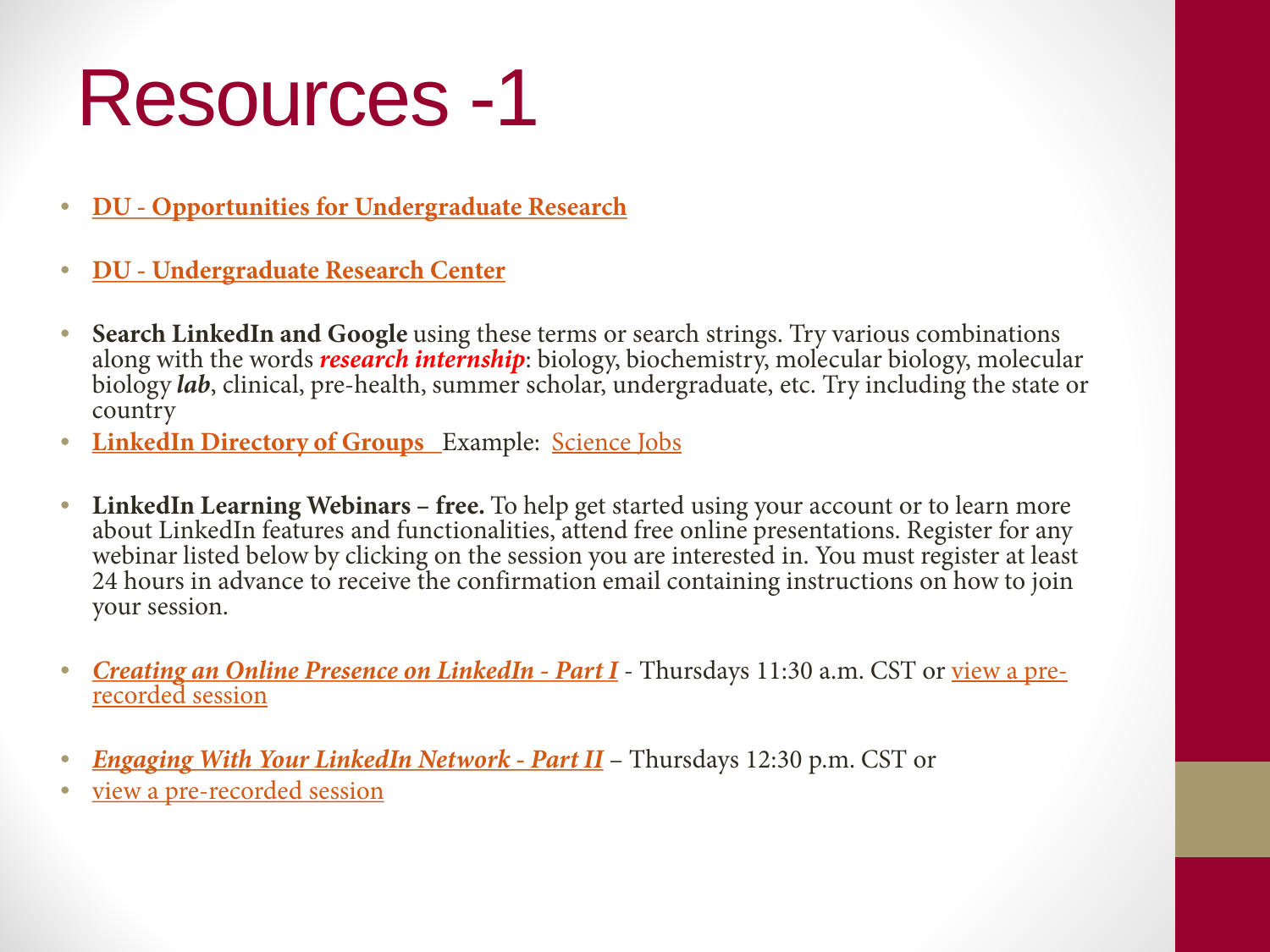- Some deadlines have passed but check since some employers have multiple rolling deadlines per year.
- **[Summer Research Opportunities in Biomedical Research and for Pre-Medical Studies](http://people.rit.edu/gtfsbi/Symp/premed.htm)  [Students](http://people.rit.edu/gtfsbi/Symp/premed.htm)** (courtesy Rochester Institute of Technology (RIT)
- **[Pathways to Science](http://www.pathwaystoscience.org/Undergrads.aspx).** Scroll down the page of the link to find an option to search for opportunities available to international students.
- **[Science Undergraduate Laboratory Internships \(SULI\)](http://science.energy.gov/wdts/suli/)** [–](http://science.energy.gov/wdts/suli/) at the 17 Dept. of Energy (DOE) national labs
- **[Summer Opportunities for Pre-Health Students](http://web.jhu.edu/prepro/health/summer_opportunities.html) (**courtesy Johns Hopkins U.)
- **NIH – [Undergraduate Research](http://search.nih.gov/search?utf8=%E2%9C%93&affiliate=nih&query=research+undergraduate&commit.x=0&commit.y=0)**
- **NIH [summer programs outside the NIH](https://www.training.nih.gov/summer_programs_outside_the_nih)** (see the fourth listing)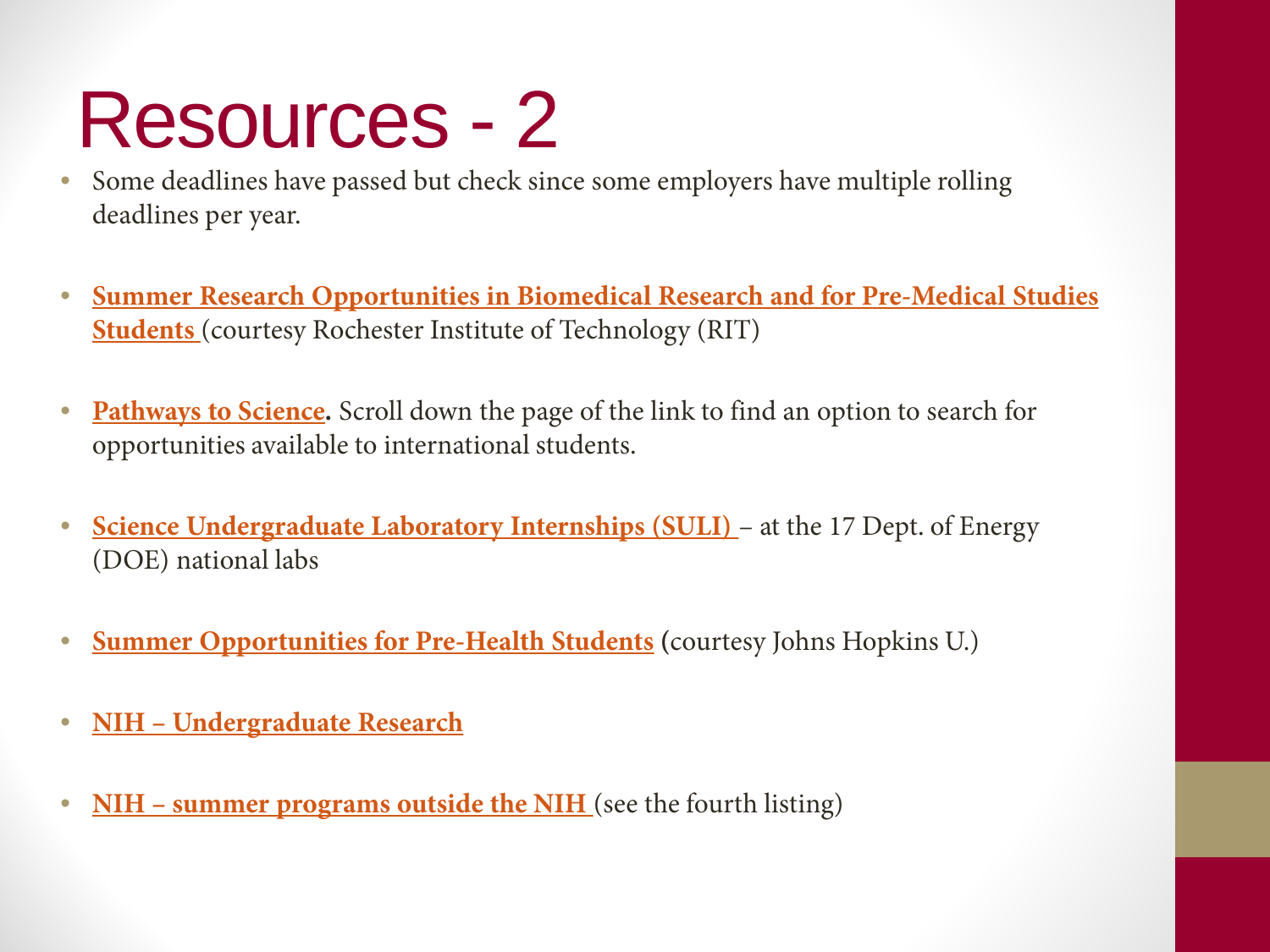- **NSF [Research Experiences for Undergraduates \(REU\)](http://www.nsf.gov/crssprgm/reu/reu_search.jsp)** numerous scientific disciplines including small business
- **NSF - [Graduate Research Fellowship Program \(GRFP\)](http://www.nsf.gov/funding/pgm_summ.jsp?pims_id=6201&org=NSF)**
- **[Assn. of American Medical Colleges Summer Undergraduate Research](https://www.aamc.org/members/great/61052/great_summerlinks.html)**
- **Sci [MON \(Math Opportunities Network\)](http://www.hunter.cuny.edu/scimon/research/summerresearch)** [–](http://www.hunter.cuny.edu/scimon/research/summerresearch) some are open to students from any school (example: UT Southwestern's Graduate School of Biomedical Sciences - third from the end)
- **[Mayo Clinic Summer Undergraduate Research Fellowship](http://www.mayo.edu/mgs/programs/summer-undergraduate-research-fellowship)** (deadline passed)
- **Summer research opportunities** (courtesy of Cornell University)
- **Science.gov - [Internship and Fellowship Opportunities in Science](https://www.science.gov/internships/undergrad.html)**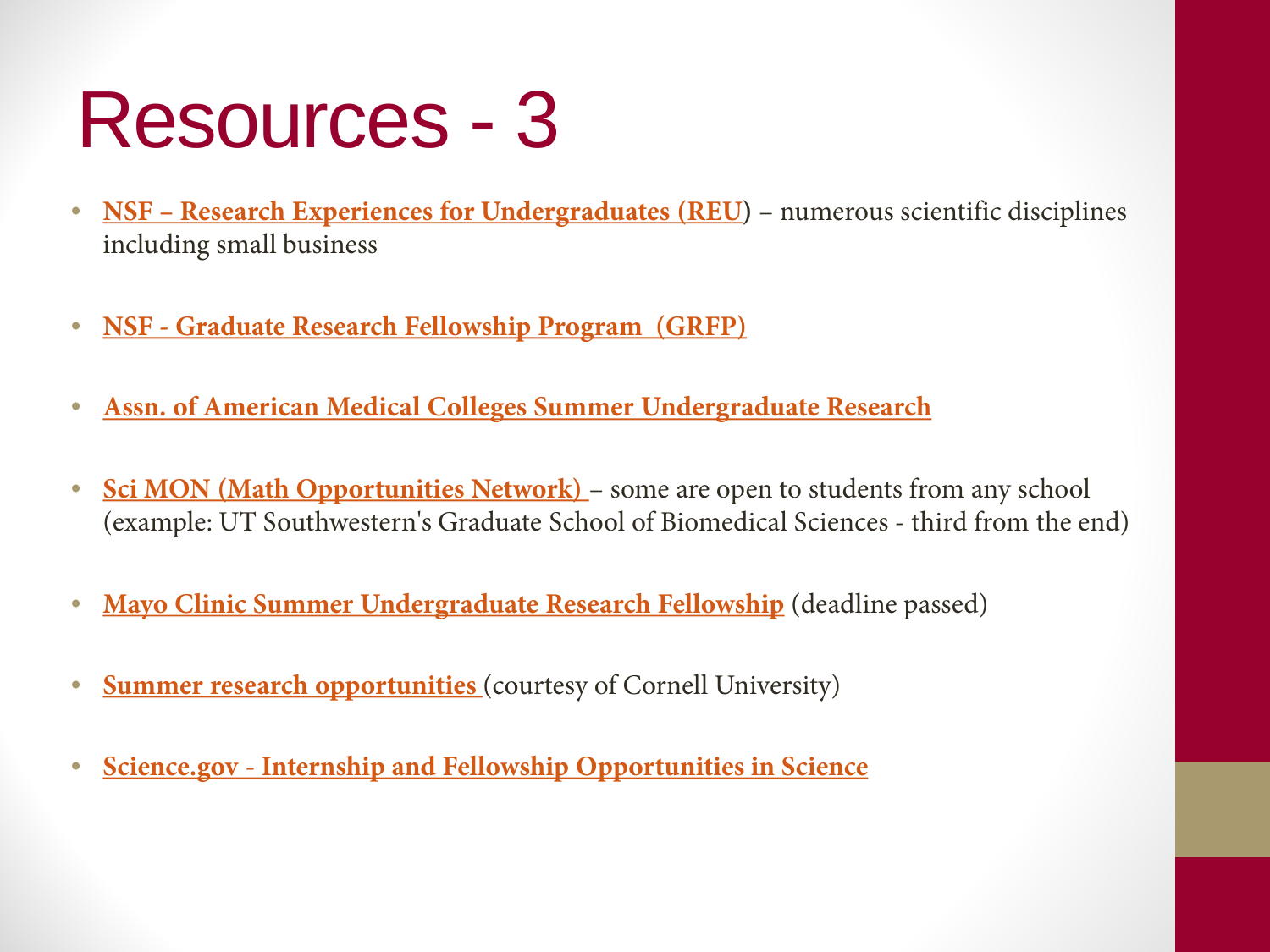- **[Summer Research Programs](http://www.jyi.org/summer-research-programs/)** courtesy of Journal of Young Investigators)
- **[Summer research in Germany](https://www.daad.org/rise) ['Research Internship in Science & Engineering' \(RISE\)](https://www.daad.org/rise)**[.](https://www.daad.org/rise) The working language will be English!
- **[Various other German opportunities](http://www.germaninnovation.org/resources/undergraduates)**
- **[Pasteur Foundation Summer Internship Program in France](http://www.pasteurfoundation.org/scientific-careers/summer-internship)**
- **[Int'l Research Experiences for Undergraduates \(courtesy Georgia Tech\)](http://www.undergradresearch.gatech.edu/students/research-opportunities/international/search)**
- **[Council on Undergraduate Research \(CUR](http://www.cur.org/projects_and_services/registry/students/)**[\)](http://www.cur.org/projects_and_services/registry/students/)  Undergraduate Researchers' Grad School Registry
- **[Exceptional Research Opportunities Program \(EXROP\)](http://www.hhmi.org/programs/exceptional-research-opportunities-program)** for students from underrepresented groups in the sciences.
- **[Domestic Nuclear Detection Office Summer Internship Program](https://www.zintellect.com/Posting/details/824)**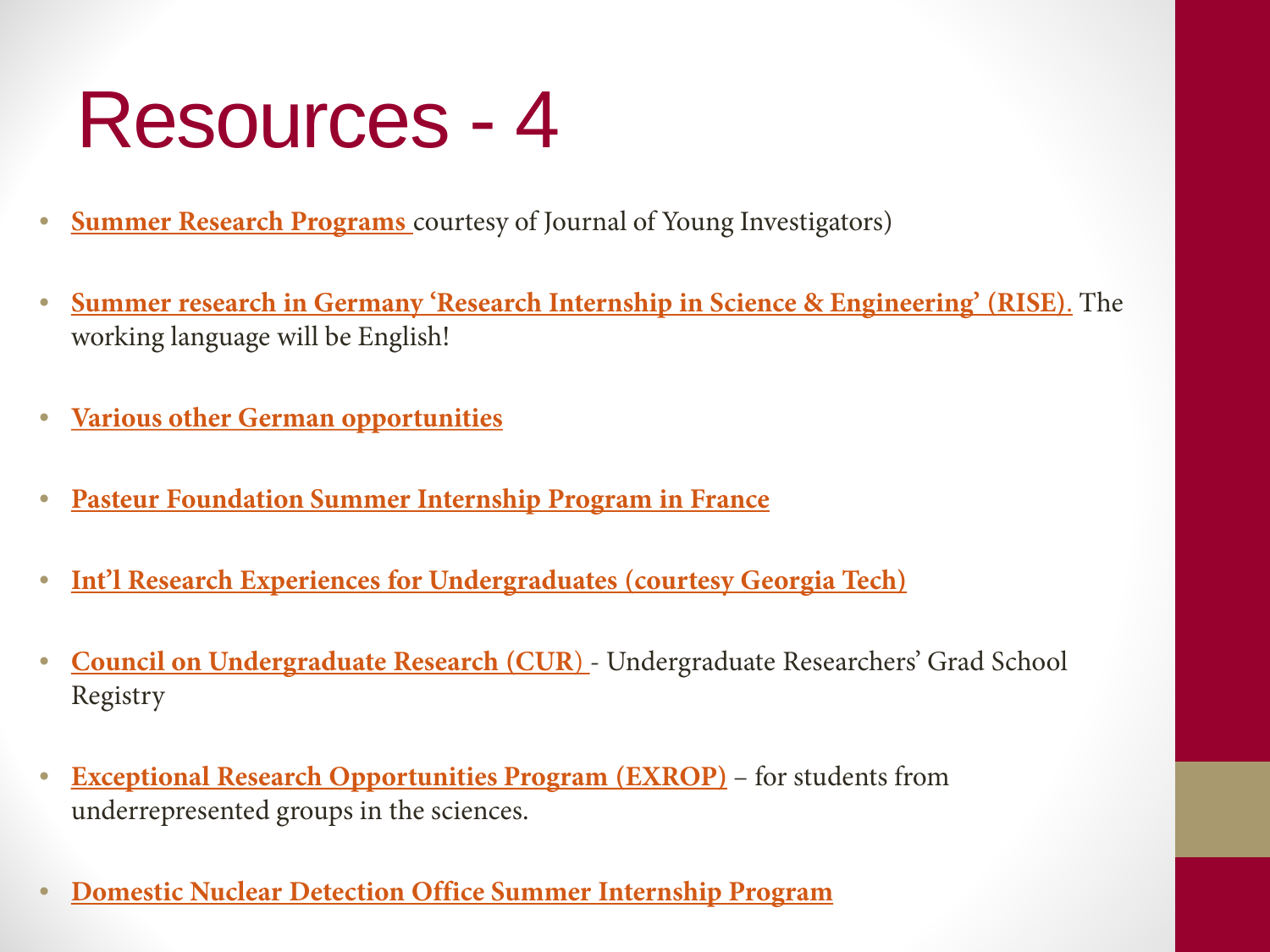

Image courtesy of ponsulak at FreeDigitalPhotos.net